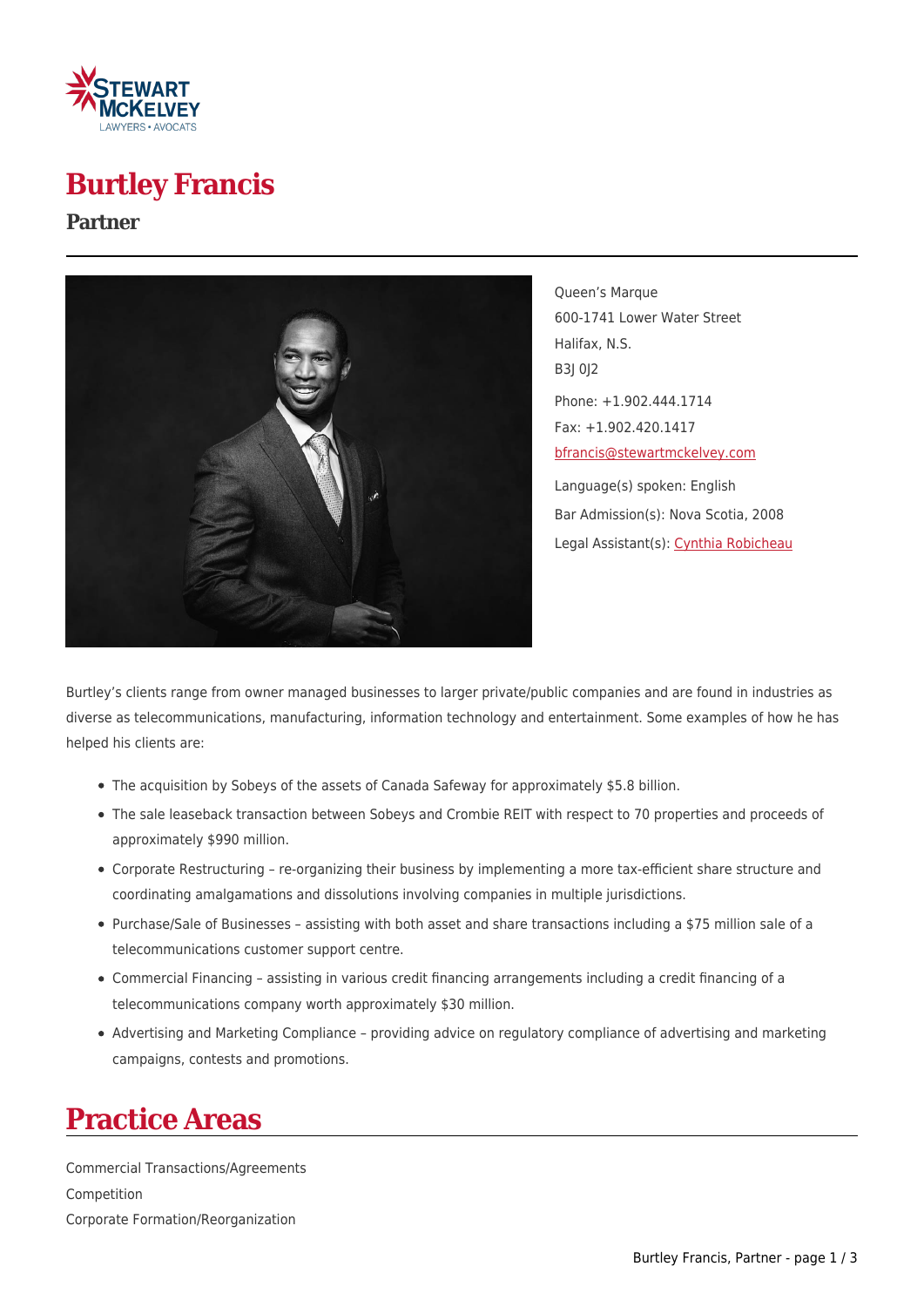

Intellectual Property Media, Advertising & Marketing

# **Education & Career**

#### **Education**

Dalhousie University, LL.B., 2007 University of Ottawa, B.Sc. (honours), 2004

#### **Activities**

Member, Canadian Bar Association Member, board of governors, Mount Saint Vincent University, 2018 – 2021 Co-chair, Stewart McKelvey students committee, 2018 – present Council member, Advertising Standards Canada, 2018 – present Member, student recruitment committee, Stewart McKelvey, 2017 – present Member, diversity & inclusion committee, Stewart McKelvey, 2016 – present Member, board of directors, Black Business Initiative, 2014 – present

#### **Accolades**

Lexpert rating: Advertising & Marketing Law, 2022 Lexpert rating: Corporate Commercial Law, 2022 Lexpert rating: Competition Law, 2021 – 2022 Lexpert rating: Franchise Law, 2021

# **Thought Leadership**

Proposed extension of time limits under various legislation may create significant disruption to foreign investments May 29, 2020

Enhanced scrutiny of foreign investments during COVID-19 April 24, 2020

Competition compliance risks during the COVID-19 crisis: Increased scrutiny of price-gouging and business collaboration April 18, 2020

Bye, Bye Canadian P.I.?: What Apple's fight against the FBI means for the protection of Personal Information in Canada February 23, 2016

Left Sharks and Copy Cats: The Super Bowl's Impact on Protecting a Brand February 05, 2016